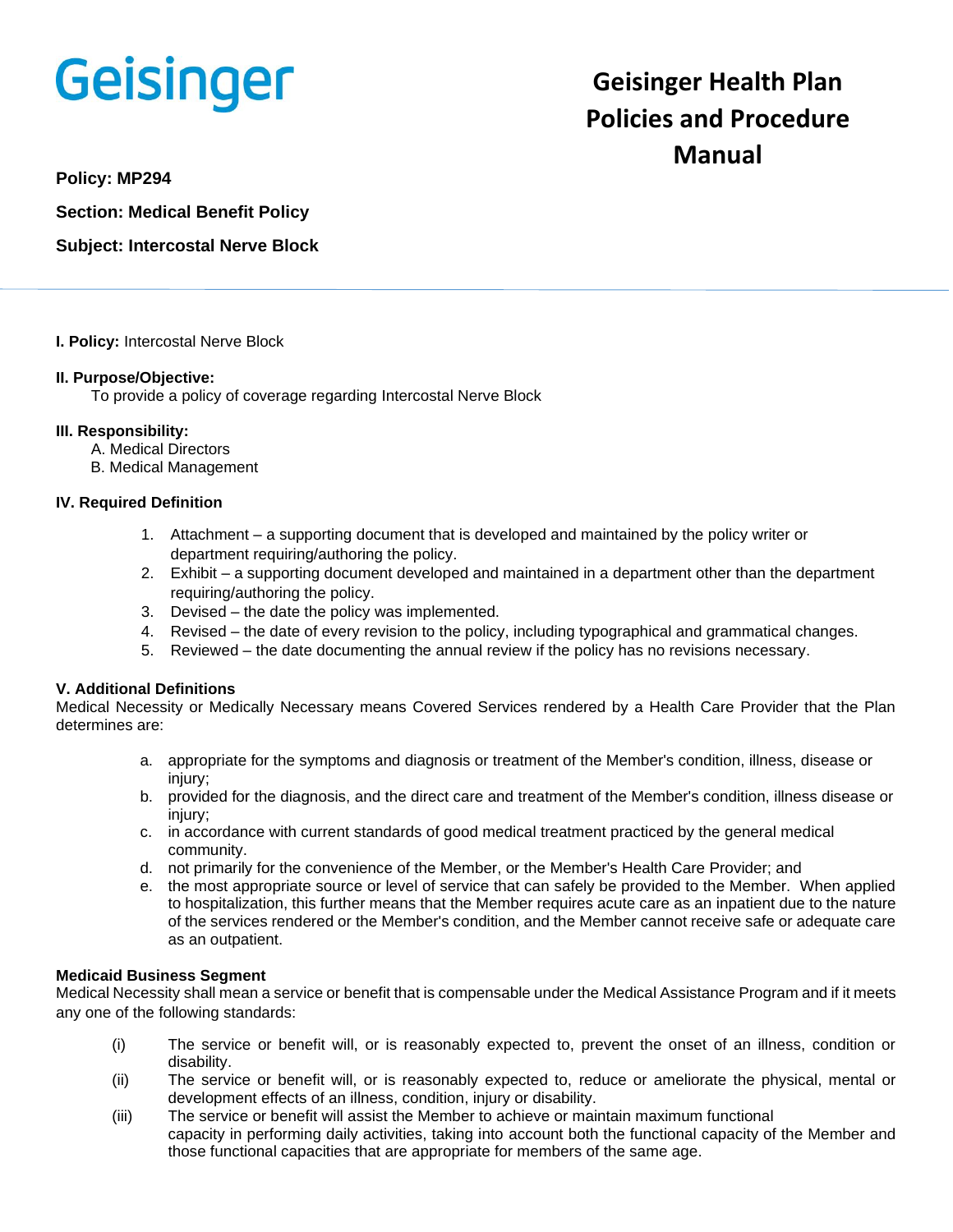# **INDICATIONS: REQUIRES PRIOR AUTHORIZATION BY A PLAN MEDICAL DIRECTOR OR DESIGNEE**

Intercostal Nerve Block may be considered medically necessary when **one of the following criteria is met:**

- 1. Rib Fracture; **or**
- 2. Thorocotomy incision; **or**
- 3. Post-herpetic neuralgia

### **LIMITATIONS:**

.

If the medical necessity for intercostal nerve block is met, no more than two (2) injections may be performed at a single level. No more than 3 procedures will be approved in a 12-week period of time per region, with at least 14 days between injections in the initial therapeutic phase. If there is greater than 50% reduction in symptoms or physical and functional improvement for at least 2 months, the provider may request repeat injections performed at intervals of at least 2 months, and limited to a maximum total of 4 therapeutic procedures per region per 12 months.

If special circumstances are documented, then repeat injections are limited to a maximum of 6 procedures in 12 months.

**For GHP Family**: The Benefit Limit Exception (BLE) process will apply to requests for more than six (6) injections per calendar year.

#### **CODING ASSOCIATED WITH:** Intercostal Nerve Block

*The following codes are included below for informational purposes and may not be all inclusive. Inclusion of a procedure or device code(s) does not constitute or imply coverage nor does it imply or guarantee provider reimbursement. Coverage is determined by the member specific benefit plan document and any applicable laws regarding coverage of specific services. Please note that per Medicare coverage rules, only specific CPT/HCPCS Codes may be covered for the Medicare Business Segment. Please consult the CMS website at* [www.cms.gov](http://www.cms.gov/) *or the local Medicare Administrative Carrier (MAC) for more information on Medicare coverage and coding requirements.*

- 64420 Introduction/injection of anesthetic agent (nerve block), diagnostic or therapeutic, intercostal nerve, single
- 64421 Introduction/injection of anesthetic agent (nerve block), diagnostic or therapeutic, intercostal nerve, multiple, regional block
- 64620 Destruction by neurolytic agent; intercostal nerve

Current Procedural Terminology (CPT®) © American Medical Association: Chicago, IL

#### **LINE OF BUSINESS:**

**Eligibility and contract specific benefits, limitations and/or exclusions will apply. Coverage statements found in the line of business specific benefit document will supersede this policy. For Medicare, applicable LCD's and NCD's will supercede this policy. For PA Medicaid Business segment, this policy applies as written.**

#### **REFERENCES:**

Chaudhary V, Chauhan S, Choudhury M, et al. Parasternal intercostal block with ropivacaine for postoperative analgesia in pediatric patients undergoing cardiac surgery: a double-blind, randomized, controlled study. J Cardiothorac Vasc Anesth. 2012 Jun;26(3):439-42.

Truitt MS, Murry J, Amos J, et al. Continuous intercostal nerve blockade for rib fractures: ready for primetime? J Trauma. 2011 Dec;71(6):1548-52

Ho AM, Karmakar MK, Critchley LA. Acute pain management of patients with multiple fractured ribs: a focus on regional techniques. Curr Opin Crit Care. 2011 Aug;17(4):323-7

Takamori S, Yoshida S, Hayashi A, et al. Intraoperative intercostal nerve blockade for post thoracotomy pain. Ann Thorac Surg. 2002 Aug;74(2):338-41.

Savage C, McQuitty C, Wang D, Zwischenberger JB. Post thoracotomy pain management. Chest Surg Clin N Am. 2002 May;12(2):251-63.